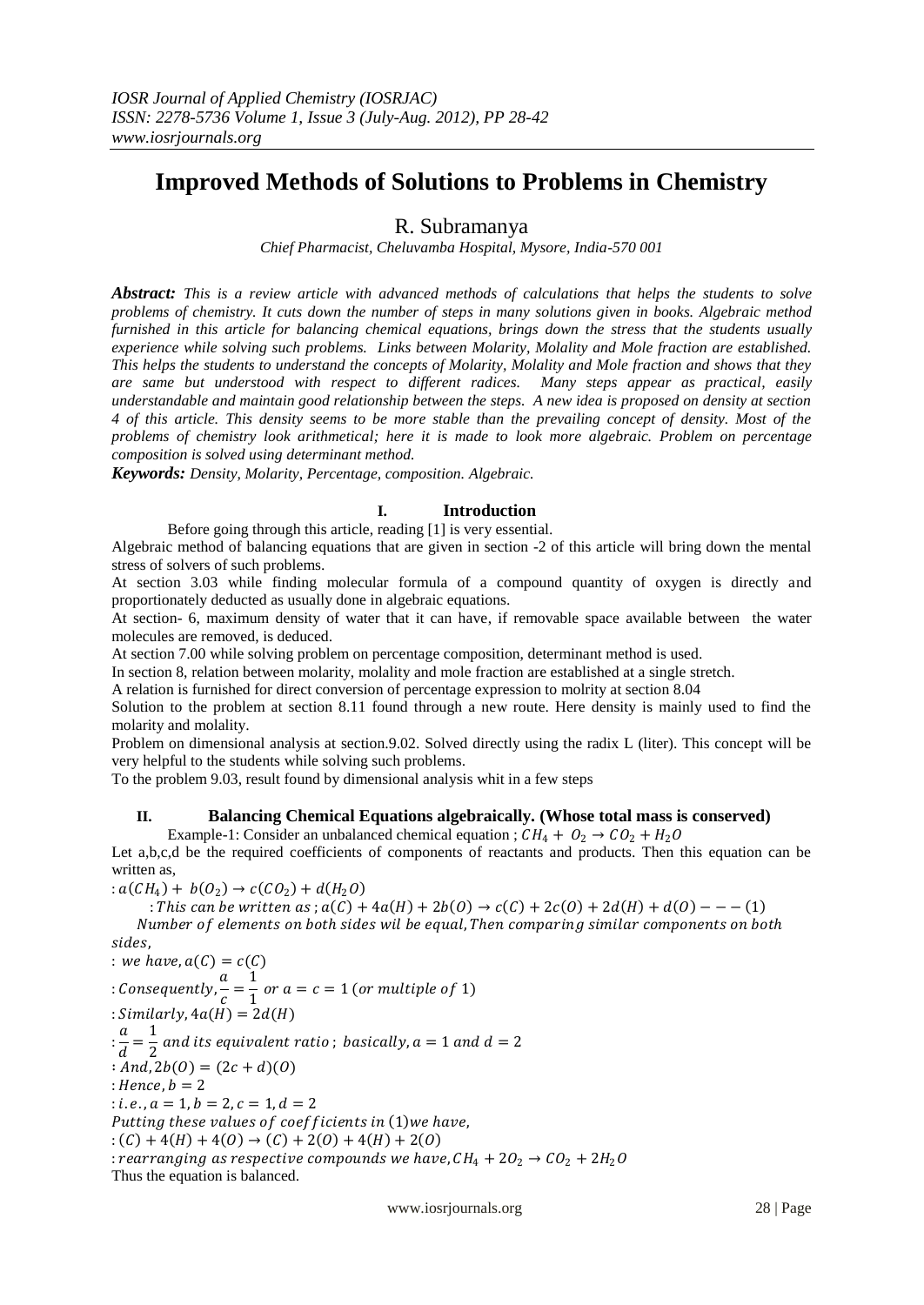Example 2:  $Fe + H_2SO_4 \rightarrow Fe_2(SO_4)_3 + H_2$ Let a,b,c,d be the required coefficients of components of reactants and products. Then this equation can be written as, :  $a(Fe) + b(H_2SO_4) \rightarrow c(Fe_2(SO_4)_3) + d(H_2)$  $: a(Fe) + 2b(H) + b(S) + 4b(0) \rightarrow 2c(Fe) + 3c(S) + 12c(0) + 2d(H) - - - -$ (2) By comparison  $: a(Fe) = 2c(Fe)$  $: a = 2, c = 1$  $: 2b(H) = 2d(H)$  $:b = d$  $: b(S) = 3c(S)$  $: b = 3, c = 1$  $: 4b(0) = 12c(0)$ :  $b = 12$ ,  $c = 4$  or  $b = 3$ ,  $c = 1$ : Abstract of values of a,b,c,d are,  $a = 2$ ,  $b = 3$ ,  $c = 1$ ,  $d = 3$  (*because*  $b = d$ ) :  $2(Fe) + 6(H) + 3(S) + 12(0) \rightarrow 2(Fe) + 3(S) + 12(0) + 6(H)$ Rearranging them as their respective components, we have, :  $2Fe + 3H_2SO_4 \rightarrow Fe_2(SO_4)_3 + 3H_2$ Example 3:  $(NH_4)_3PO_4 + Pb(NO_3)_4 \rightarrow Pb_3 (PO_4)_4 + NH_4NO_3$ Let a,b,c,d be the required coefficients of components of reactants and products. Then this equation can be written as, :  $a\{(NH_4)_3PO_4\} + b\{Pb(NO_3)_4\} \rightarrow c\{Pb_3(PO_4)_4\} + d\{NH_4NO_3\}$ :  ${3a(N) + 12a(H) + a(P) + 4a(O)} + {b(Pb) + 4b(N) + 12b(O)}$  $\rightarrow$   $\{3c(Pb) + 4c(P) + 16c(O)\} + \{d(N) + 4d(H) + d(N) + 3d(O)\} - -$  (3) By comparison :  $3a(N) + 4b(N) = d(N) + d(N)$ :  $2d = 3a + 4b$ :  $12a(H) = 4d(H)$  $: d = 12, a = 4$ :  $a(P) = 4c(P)$ :  $a = 4, c = 1$ :  $4a(0) + 12b(0) = 16c(0) + 3d(0)$ :  $4a + 12b = 16c + 3d$  $:b(Pb) = 3c(Pb)$  $: b = 3, c = 1$ Now the values of coefficients are as following, :  $a = 4$ ,  $b = 3$ ,  $c = 1$ ,  $d = 12$ Putting these values in (3) we have :  $\{12(N) + 48(H) + 4(P) + 16(0)\} + \{3(Pb) + 12(N) + 36(0)\}$  $\rightarrow$   $\{3(Pb) + 4(P) + 16(0)\} + \{12(N) + 48(H) + 12(N) + 36(0)\}$ To rewrite in the form of compound, common factor is taken out, and removing plus sign, we have, :  $4\{(NH_4)_3PO_4\} + 3\{Pb(NO_3)_4\} \rightarrow Pb_3(PO_4)_4 + 12\{NH_4NO_3\}$ Thus equation is balanced.

#### **III. Molecular Formula of a compound.**

**3.01.** *Two oxides of metal contain 27.6% and 30.% of oxygen respectively. If the formula of the first compound*  is  $M_3O_4$ , find the formula of the second compound. [3] Solution: :  $M_3O_4 = 3(M) + 4(0)$ writting them with their atomic weight or molar mass we have  $:= 3x(M) + 4 \times 16(0)$ **Opinion:** In the book the number 64 enters suddenly without explanation. This may leads to confusion to the student. This confusion is eliminated at the initial step of this solution. It is given that,  $4(0) = 27.6\%$ , when mass expressed as  $\%$ : Consequently,  $3x(M) = (100 - 27.6)\% = 72.4\%$ : And,  $(0) = 6.9\%$ :  $Also, (M) = 24.13\%$ : Further,  $\frac{(M)}{(Q)}$  $\frac{(M)}{(O)} = \frac{24.13\%}{6.9\%}$ 6.9%

www.iosrjournals.org 29 | Page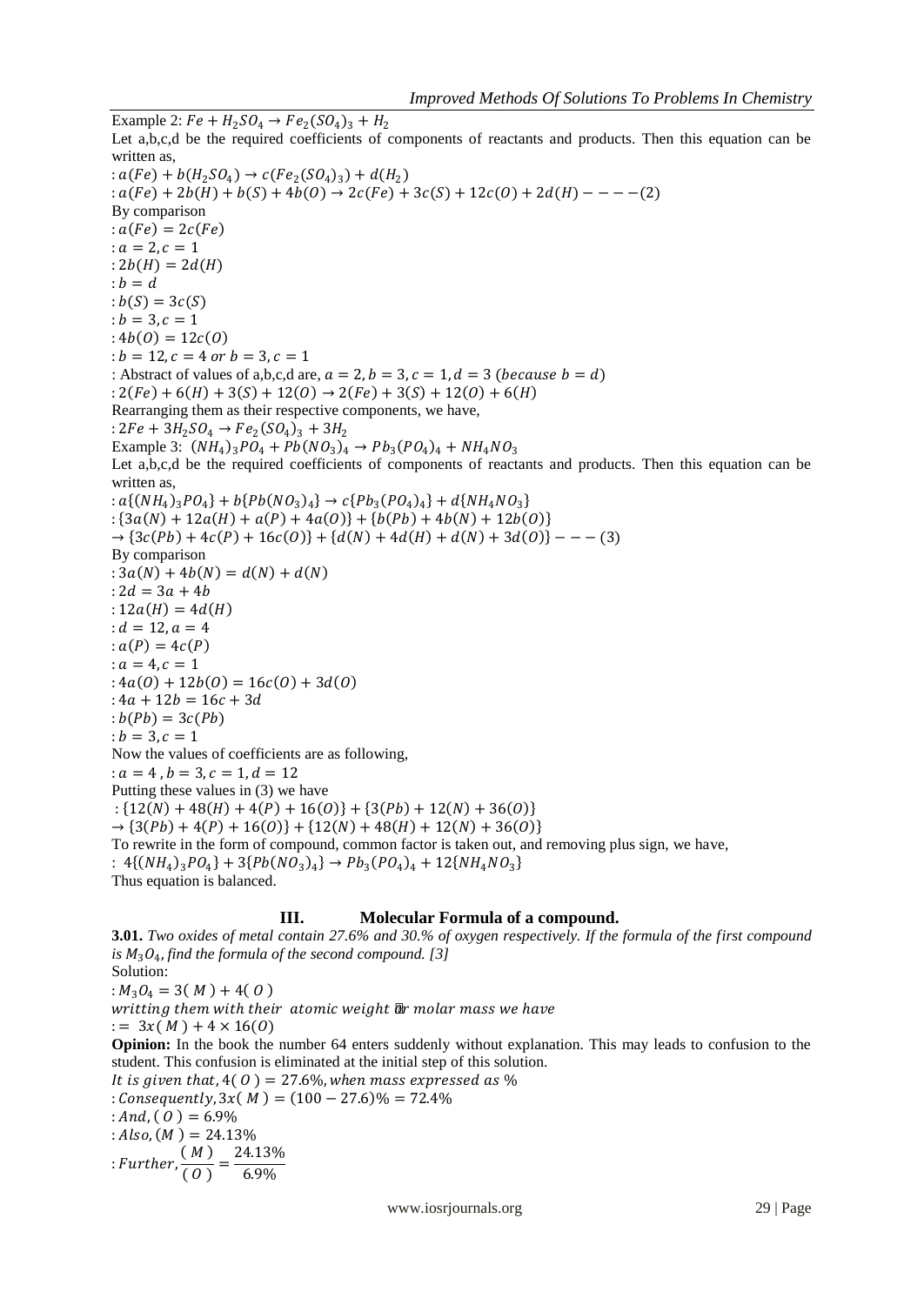:  $(M)$ 16 = 24.13% 6.9%  $: (M) = 16$  $24.13\%$ 6.9%  $\cdot$ When rounded off to 2 significant figures.  $: (M) = 56$ Let  $M_{\rm x}O_{\rm v}$  be the second compound, then : Molecular wt. of  $M_r O_v = x(M) + y(O)$ :  $= (100 - 30) \% \text{ of } M + (30 \% \text{ of } O)$ :  $= 70\% (M) + 30\% (O)$ : Therefore,  $x(M) = 70\%$ :  $And, y(O) = 30\%$ :  $\frac{x(M)}{x(0)} = \frac{70\%}{300}$  $\overline{y(0)}$ 30% :  $x(56)$  $\overline{v(16)}$ = 70% 30% :  $\boldsymbol{\chi}$  $\mathcal{Y}$  $=\frac{1}{3 \times 56}$  $7 \times 16$ :  $\boldsymbol{\chi}$  $\mathcal{Y}$ = 2  $\overline{3}$ 

: *i.e.*,  $x = 2$ ,  $y = 3$  or multiples of 2 and 3 Accordingly, formula of the second compound is  $M_2O_3$ 

**3.02.** *The molecular mass of an organic compound is 78 and its percentage composition is 92.4% C and 7.6% H. Determine the molecular formula of the compound.[4]*  Solution:

Let  $x$  and  $y$  be the atomicities of  $C$  and  $H$ . Then this compound can be written as  $C_xH_y$ : Further,  $C_x H_y = x(C) + y(H)$ : Given,  $100\%$   $(C_xH_y)$  = 92.4%  $(C)$  + 7.6%  $(H)$ Multiplying the above equation throughout by 100, we get, [1] :  $100(C_xH_y) = 92.4(C) + 7.6(H)$ Also given that molecular mass of  $(C_x H_y)$  is 78. To make the LHS of the above equation equal to 78, it is multiplied by the factor  $\frac{78}{100}$  throughout and rounding off to zero decimal place, we get, : 78 $(C_x H_y) = 72(C) + 6(H)$ This can also be written with their atomic mass  $as, 12x(C) + y(H) = 72(C) + 6(H)$ : Consequently,  $12x(C) = 72(C)$ :  $And, y(H) = 6(H)$ 

: *Hence*,  $x = 6, y = 6$ 

Replacing above values in the molecular formula, we get  $\, \big( \mathcal{C}_x H_{y} \big) = ( \mathcal{C}_6 H_6 ) \,$ 

**3.03.** *(a). Butyric acid contains only C, H and O. A 4.24 mg sample of butyric acid is completely burnt. It gives 8.45 mg of carbon dioxide and 3.46 mg of water. What is the mass percentage of each element in butyric acid?*

*(b) The molecular mass of butyric acid was determined by experiment to be 88u. What is the molecular formula?[5]*

Solution:

Let  $x, y, z$  be the atomicities of  $C, H, O$  respectively.

Then, molecular fomula of butyric acid is  $(C_xH_yO_z)$ 

The statement, when 4.24 mg sample of butyric acid is completely burnt, gives 8.45 mg of carbon dioxide and 3.46 mg of water, can be written mathematically as following.

: 4.24 mg  $\left(C_x H_y O_z\right)$  + a mg(0)  $\xrightarrow{burnt}$  8.45 mg (CO<sub>2</sub>) + 3.46 mg (H<sub>2</sub>O) – – – (4)

While burning, an unknown quantity of oxygen combines with butyric acid. This unknown quantity is denoted by *''* as coefficient of O. The above equation will be an example to the *law of conservation of mass.* Now, *′′* which is the quantity of oxygen that has combined with butyric acid will be,

:  $a mg \rightarrow [8 \cdot 45 mg + 3 \cdot 46 mg] - 4 \cdot 24 mg$ 

www.iosrjournals.org 30 | Page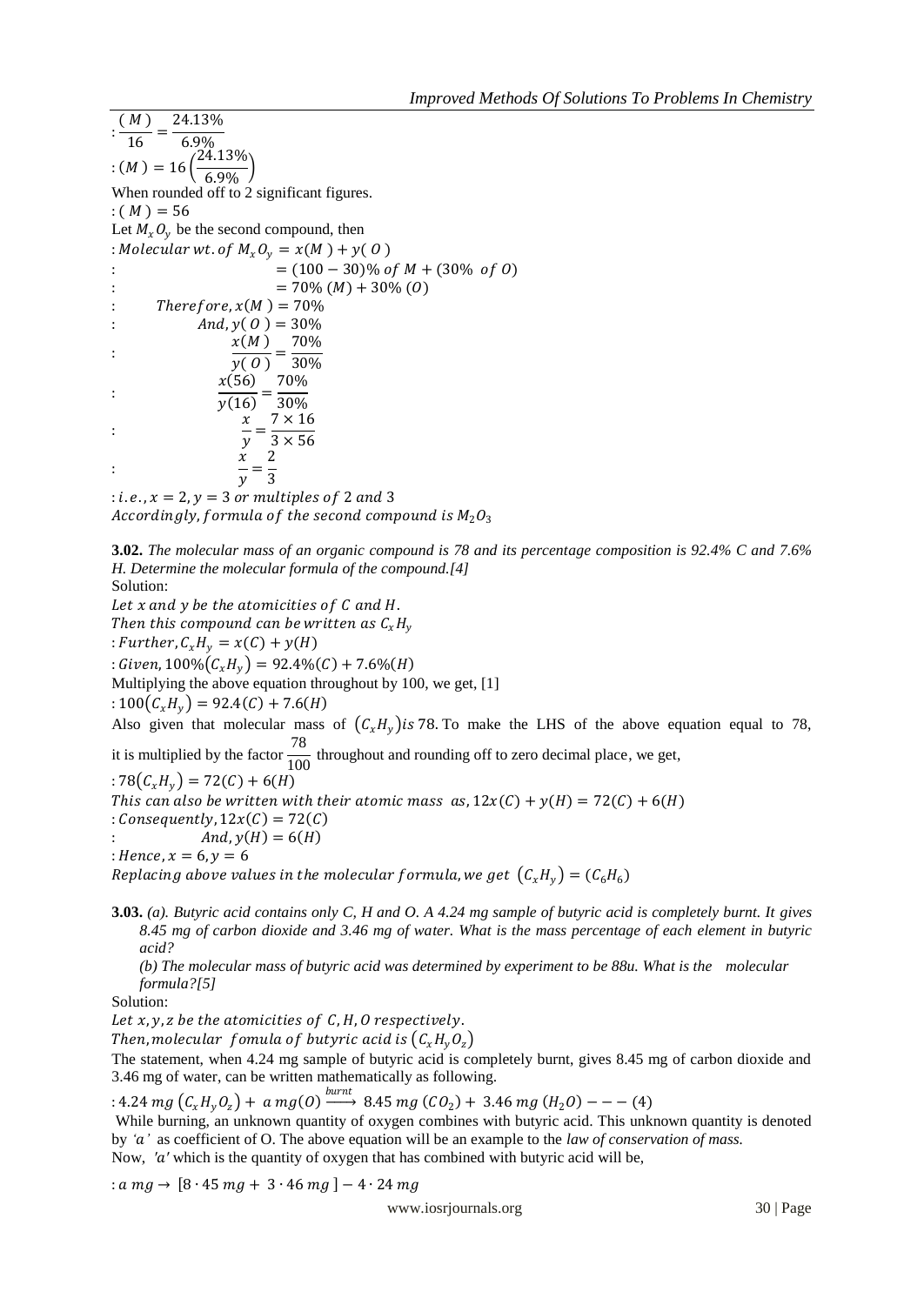:  $a mg = 7 \cdot 67mg$ 

Putting this value in (4) we get

: 4  $\cdot$  24 mg  $\left(C_x H_y O_z\right)$  +  $\,7 \cdot 67$  mg(O)  $\xrightarrow{burnt}$  8  $\cdot$  45 mg (CO<sub>2</sub>) +  $\,3 \cdot 46$  mg (H<sub>2</sub>O) To make weight of butyric acid equal to 1 molar mass, above equation is multiplied  $by \frac{88u}{1.34u}$  $\overline{4\cdot 24\ m g}$ , where 88 u is the molar mass of the butyric acid.

: Then,  $88\,u\left(\mathcal{C}_x H_y \mathcal{O}_z\right) +~ 159\cdot 19\,u(O) \stackrel{burnt}{\longrightarrow}~ 175\cdot 38\,~ u(\mathcal{CO}_2) +~ 71\cdot 81\,u~(H_2O)$ For removing the quantity of oxygen that has combined with butyric acid from the above equation, it can be written as,

: 88  $u\left(\mathcal{C}_x H_y \mathcal{O}_z\right) \stackrel{burnt}{\longleftarrow}$  $\longrightarrow$  {175 ⋅ 38 u (CO<sub>2</sub>) + 71 ⋅ 81 u (H<sub>2</sub>O)} - 159 ⋅ 19 u(O) Splitting of quantities with respect to the atomic weights of their elements are done as following : 88  $u(C_xH_yO_z)$  → [175.38  $u$  {12(C) + 32(O)} + 71.81  $u$  (2(H) + 16(O)] – 159.19  $u$ (O) Proportionate quantities of each element of the compounds are written as following. Here conversion factors are  $\frac{175.38}{12+32}$  and  $\frac{71.81}{2+16}$  $\frac{71.01}{2+16}$  , these two terms are equal to 3.99 and 3.99. : →  $[ {12 \times 3.99(C)u + 32 \times 3.99(O)u} + (2 \times 3.99(H)u + 16 \times 3.99(O)u] - 159.19 u(O)$ : →  $[$  {47.88  $u(C)$  + 127.68  $u(0)$ } + (7.98  $u(H)$  + 63.84  $u(0)$ ] - 159.19  $u(0)$ To remove only oxygen that has combined with butyric acid, following method is adopted.  $: \rightarrow [47.88 \, u \, (C) + 191.38 \, u (0) + 7.98 \, u (H)] - 159.19 \, u (0)$  $: \rightarrow 47.88 u(C) + 7.98 u(H) + 32.19 u(O)$ Rounding off the numbers to zero decimal places, we have  $: \rightarrow 48 u(C) + 8 u(H) + 32 u(O)$ 

Dividing each term by their atomic masses, respectively, the above equation will give the molecular formula. i.e., by dividing, C by 12u, H by 1u and O by 16u, we get,

$$
: \to 4(C) + 8(H) + 2(0)
$$

Consequently this can be written as,  $(C_xH_yO_z) = (C_4H_8O_2)$ 

Percentage of each element of the compound are found as following

 $(C_x H_y O_z) = (C_4 H_8 O_2)$ 

Multiplying atomicities of elements of the compound by their atomic masses, we get,

 $88(C, H, O) = 48(C), 8(H), 32(O)$ 

To make the sum of coefficients of RHS equal to 100, above relation is multiplied by  $\frac{100}{88}$  throughout. And rounding off to zero decimal places, we have,

 $100(C, H, O) = 55(C), 9(H), 36(O)$ 

Dividing the above equation by 100, throughout, we get, [1]

 $100\%(C, H, O) = 55\%(C), 9\%(H), 36\%(O)$ 

This is the percentage composition of each element in butyric acid

# **IV. Law of Multiple Proportions**

**4.01.** *Carbon and Oxygen are known to form two compounds. The carbon content in one of these compounds is 42.9% while in the other, it is 27.3 %. Show that the data are in agreement with the law of multiple proportions.[6].*

Solution:

100% of first compound of carbon and Oxygen is =42.9 % (C) +(100-42.9)% (O)

:  $= 42 \cdot 9\%(C) + 57 \cdot 1\%(O) - - - - - (5)$ 

100% of second compound of carbon and Oxygen is =27.3% (C) + 
$$
(100-27.3)
$$
 % (O)

$$
= 27 \cdot 3\%(C) + 72 \cdot 7\%(O) - - - - - (6)
$$

Divide equation (5) and ( 6) by their respective percentages of carbon, throughout. we have, Note: while dividing we may neglect the symbol of element or retain them.

Then equation (5) and (6) will be as following.

 $:= 1 + 1 \cdot 3$ 

 $:= 1 + 2 \cdot 6$ 

Now, the ratio of Oxygen is  $1 \cdot 3 : 2 \cdot 6 = 1:2$ 

This shows that data is in agreement with the law of multiple proportions.

**4.02***. Three oxides of lead on analysis were found to contain lead as under:*

*i. 3.45g of yellow oxide contains 3.21g of lead* 

*ii. 1.195 g of brown oxide contains 1.035 g of lead*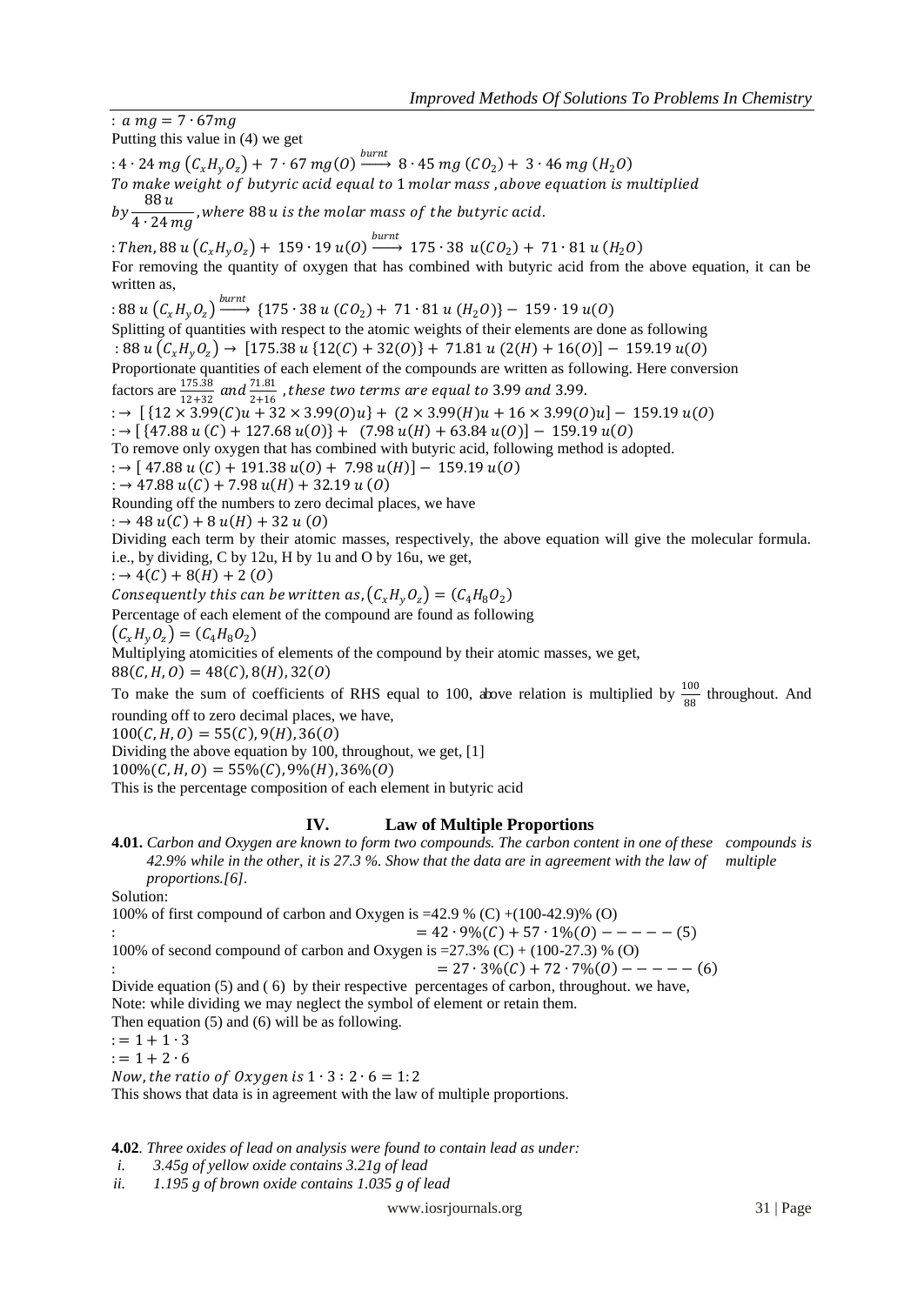*iii. 1.77 g of red oxide contains 1.61 g of lead. Show that these data illustrate law of multiple proportions.[7]* Solution: : Mass of yellow oxide  $3.45g = 3 \cdot 21g(Pb) + (3 \cdot 45g - 3 \cdot 21g)(0)$ ∶ = 3 ∙ 21 + 0 ∙ 24 − − − − −− − (7) : Mass of brown oxide  $1 \cdot 195g = 1 \cdot 035g(Pb) + (1 \cdot 195g - 1.035 \cdot g)(0)$  $= 1 \cdot 035g(Pb) + 0 \cdot 16(0) - - - - - - - - (8)$  $Mass of red \ oxide 1 \cdot 77g = 1 \cdot 61g(Pb) + (1 \cdot 77g - 1 \cdot 61g)(0)$  $= 1 \cdot 61g(Pb) + 0 \cdot 16(0) - - - - - - - - (9)$ Divide equations (7),(8),(9) by their weights of lead and neglecting the symbols of elements, we have.  $:= 1 + 0 \cdot 075$ 

 $:= 1 + 0 \cdot 15$ 

 $:= 1 + 0 \cdot 1$ 

 $: Then, 0.075: 0.15: 0.1 = 3: 6: 4$ 

Note: to convert decimal numbers to natural numbers, find the place value of the right most significant digit of all the numbers in the given set of ratio. Inverse them. Multiply all the elements of the ratio by the largest number. And divide it by GCD of the numbers so obtained. We get the result.

**4.03.** *Nitrogen and Oxygen combines to form five oxides namely Nitrous Oxide N<sub>2</sub>O, Nitric Oxide NO, Nitrogen trioxide*  $N_2O_3$ , Nitrogen tetroxide  $N_2O_4$ , Nitrogen pentoxide  $N_2P_5$ . The different weights of oxygen that *combine with the fixed weight of oxides in all these are calculated as following. [8]*

To start with,  $(N_2, 0)$  with its atomic mass.  $\rightarrow$  {2  $\times$  14(N), 16(0)

Divide the above relation by 2 which is the factor of 14 to get result for 14(N)

 $: i.e., \rightarrow \frac{\{2 \times 14(N), 16(0)\}}{2}$ 2  $: \rightarrow 14(N), 8(0)$ : Similarly, for  $(N, 0) \rightarrow 14(N), 16(0)$  $\colon N_2 O_3 \to 14(N)$ , 24(0)  $:(N_2, O_{4}) \rightarrow 14(N), 32(O)$  $: (N_2, O_5) \to 14(N), 40(O)$ 8: 16: 24: 32: 40 1: 2: 3: 4: 5

#### **V. Law of reciprocal proportions**

**5.01**. *Hydrogen sulphide*  $(H_2S)$ *contains 94.11% sulphur, Water*  $(H_2O)$ *contains 11.11% hydrogen and sulphur dioxide contains* <sup>2</sup> *50% oxygen. Show that the results are in agreement with law of reciprocal proportions.[9]* 

Solution:

*Percentage composition of*  $(H_2 O) = (11.11)\% (H) + (100 - 11.11)\% (O)$  $= 11 \cdot 11\% \left( H \right) + 88 \cdot 89\% \left( 0 \right) - - - - - - - - - - - (10)$ : Similarly, Percentage composition of  $(SO_2) = 50\%(S) + 50\%(O) - - - - - - - - - - - - - (11)$ And of  $(H_2S) = 5 \cdot 89\%(H) + 94 \cdot 11\%(S) - - - - - - - - - - - (12)$ To make 88.89% of oxygen in (10), equal to 50 % for comparison with (11). We need to

multiply (10)by  $\frac{50}{20.9}$ 88.89

$$
: i.e., Percentage composition of (H20) = \left[11 \cdot 11 \times \left(\frac{50}{88 \cdot 89}\right)\right] \% (H) + \left[88 \cdot 89 \times \left(\frac{50}{88 \cdot 89}\right)\right] \% (0)
$$
  
= 6 · 22%(H) + 50%(O) - - - - - - - (13)  

$$
Similarly, (SO2) = 50%(S) + 50%(O) - - - - - - - - - - (14)
$$

Now the ratio of two different elements, hydrogen and sulphur w.r.t same quantity of third element,  $oxygen$  is  $6.22(H): 50(S) = 1(H): 8(S) --- (15)$ 

Whereas, ratio of combination of hydrogen and sulphur in  $(H_2 S)$  is

$$
: 5.89\%(H): 94.11\%(S) = 1(H): 16(S) --- --- - (16)
$$
  
Then, the ratio of (15) and (16) are  $\frac{1}{8}$ :  $\frac{1}{16}$ 

16

This is equal to 2:1

Thus, law of reciprocal proportion is illustrated.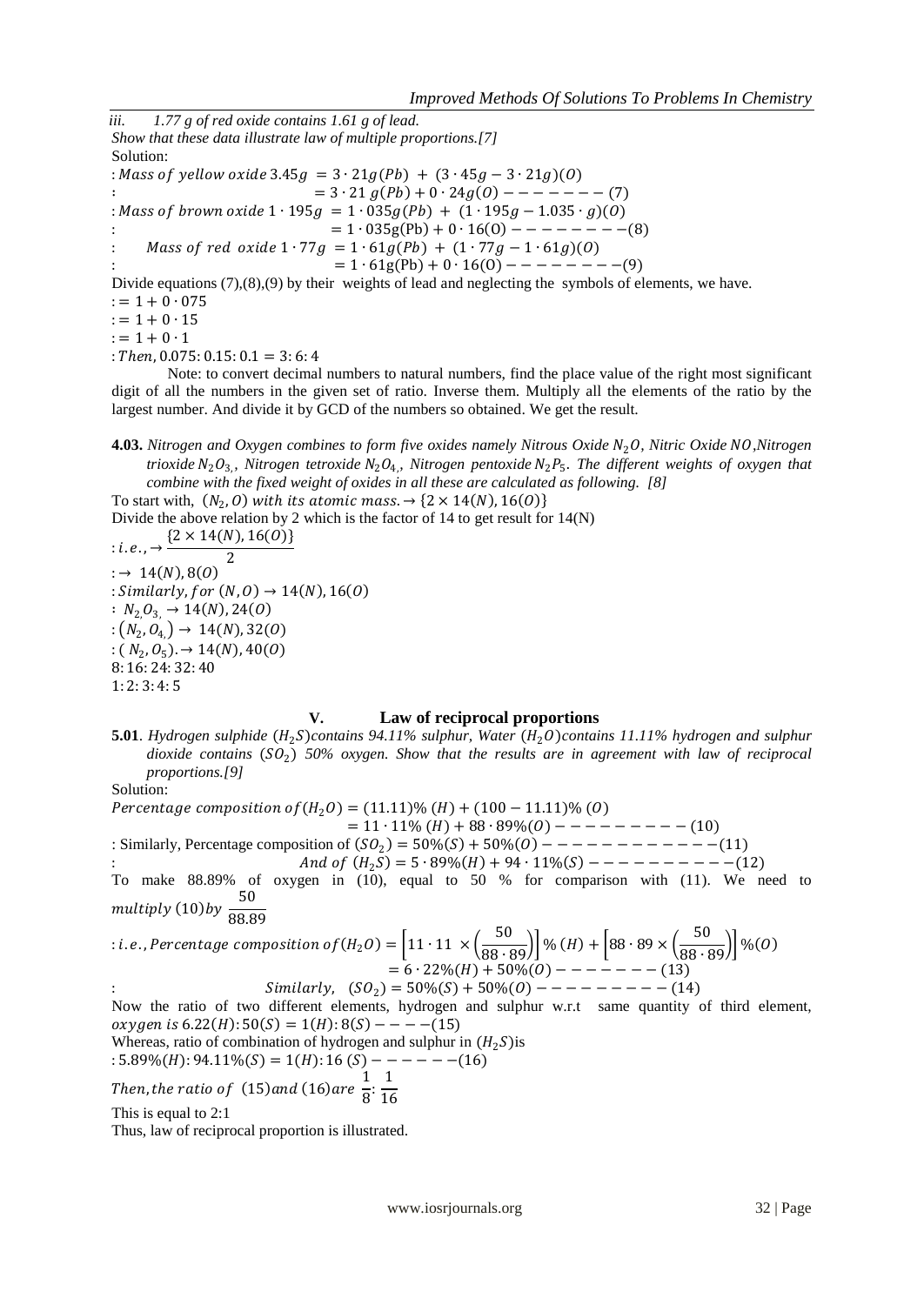#### **VI. Density of water**

#### **6.01.Calculate**

*(a) The actual volume of one molecule of water* 

*(b)The radius of a water molecule assuming to be spherical (density of water* =  $1g$   $m^{-1}$ ).[10]

Comments: the result of this problem given in the book leads to wrong impression that the water molecules occupy all the space available in  $1cm<sup>3</sup> or 1 ml$  of volume, completely.

On [11] it is said that the distance between oxygen and hydrogen in the water molecule is 1.00 *Å*. This value with the value of atomic radius of hydrogen can be considered as the radius of the sphere of water molecule.

But, the result obtained in this problem of the book is longer than  $1.00 \AA + 0.53 \AA = 1.53 \AA$ . Hence the solution of the problem leads to ambiguity.

#### **6.02. True Density**

Till now it has not been possible to find the absolute density or true density. The densities that we know at present are variable with respect to different parameters.

Here an attempt is made to approach towards *absolute or true density*.

A progress towards true density is as following.

True density of water may also be called as theoretical density of water because such state of water is not seen till now. And it is an imagined and ideal case.

# **6.03. Density Of Water Derived With Reference To Sum Of Bond Length And Atomic Radius Of Hydrogen (Theoretical Density).**

The value of density of water that we are using at present is the apparent density which is chosen as a reference value on specified conditions.

i.e., the density of water at  $4^{\circ}C$  is 1 mass unit /1 vol. unit

Density Of Water With Reference To sum of Bond Length of water and radius of hydrogen atom is ∶

sum of mass of molecules of water

= sum of volumes of cubes that circumscribes the molecules of water

This value will be the maximum value of density of water, if by any means the inter-molecular space is removed out, excluding the space between tangential points (points of contacts) of the molecule. In this case shape of the molecule is considered as spherical.

This value of density is also not good approximation because shape of water molecules is thought off as tetrahedral. Although, this is just an endeavor to approach the true value of density of water.

Weight of  $1cm^3$  of water at  $3 \cdot 97$ °C or approximately  $4$ °C is  $1g$ 

1 mole of water = 18g of water = 18  $cm^3$  of water = 18 ml of water 18  $cm<sup>3</sup>$  of water contains 6  $\cdot$  022 × 10<sup>23</sup> molecules

1  $cm^3$  of water contains  $\frac{6 \cdot 022 \times 10^{23}}{10}$ 18 molecules



Figure-1: Imaginary arrangement of water molecules in water. Considering, shape of the water molecules are spherical. And it is showing the space between the points of contacts.

Sum of Bond length between Oxygen and hydrogen and the atomic radius of Hydrogen in the water molecule can be taken as the approximate value of radius of the imaginary sphere of the water molecule. Values of bond length of water molecule and radius of hydrogen atom are 95.87 pm and 53 pm respectively. Hence, radius of the sphere of the molecule of water which can be denoted by,  $: r = 9 \cdot 59 \times 10^{-9}$  cm + 5.3  $\times 10^{-9}$  cm  $:= (9.59 + 5.3)10^{-9}$  cm  $:= 1.489 \times 10^{-8}$  cm  $:= 1.489 \AA$ 

It is presumed that the volume of 1  $cm<sup>3</sup>$  of water is brought down by removing the space between the molecules, except the space between the points of contacts of the spheres of water molecules which is not possible to remove because, shape of the molecules are spherical.

www.iosrjournals.org 33 | Page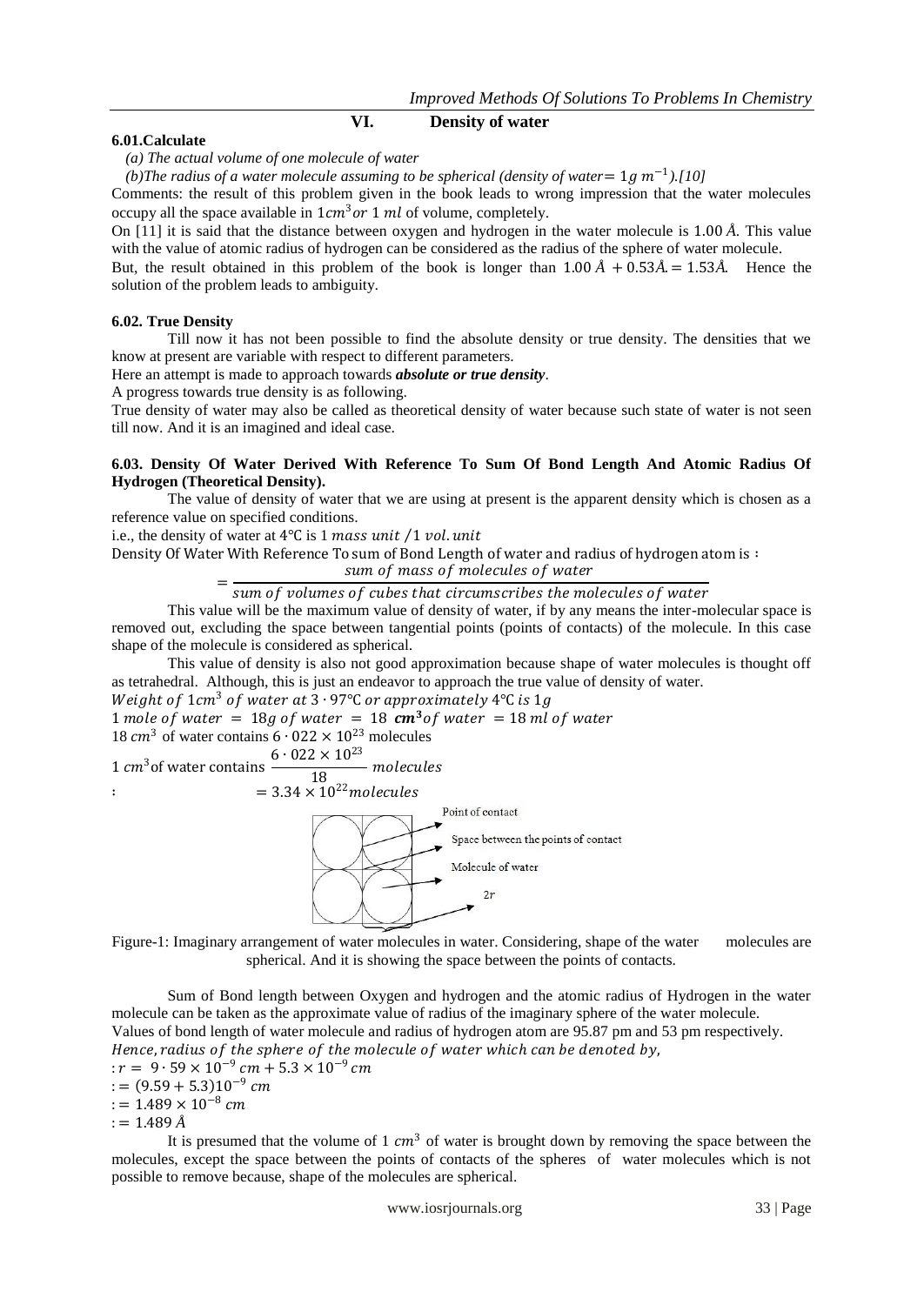The molecules of water can be imagined as kept in a cube of length equal to 2r Then the volume of each such cube is  $= (2r)^3$ : = { $2 \times (1.489 \times 10^{-8})$ }<sup>3</sup> cm<sup>3</sup> : =  $(2.641 \times 10^{-23})$ cm<sup>3</sup> Total volume of  $3.34 \times 10^{22}$  molecules including the volume between the points of contacts of spheres is  $:=(3.34\times10^{22})\times(2.641\times10^{-23})cm^{3}$  $:= (2 \cdot 34 \times 10^{-1}) cm^3$  $:= 0.882 \, \text{cm}^3$ 

Density of water at this stage is  $=\frac{1 g}{0.002}$ 0 ∙ 882 ст<sup>3</sup>

 $:= 1.134$  g/cm<sup>3</sup>

This is the maximum value of density of water that it can take at this condition.

This can be considered as standard density to compare with other densities.

Now the percentage of minimum space that water molecules can occupy when compressed such that no occupiable space is available except the space between the points of contacts.

 $1cm<sup>3</sup>$  of volume of water = 0.882 cm<sup>3</sup> of water molecules +  $(1 - 0.882)$ cm<sup>3</sup> of unoccupied space :  $= 0.882\ cm^3$  of water molecules +  $0.118\ cm^3$  of un occupied space

Multiplying the above by the factor  $\frac{100}{100}$ , and neglecting the units, we have

$$
\frac{100}{100} = 0.882 \times \left(\frac{100}{100}\right) + 0.118 \times \left(\frac{100}{100}\right)
$$
  
= 100% = 88.2% + 11.8%

This shows that out of 1 ml, 88.2% of space is occupied by the water molecules (including the space remains unoccupied between the molecules) and 11.8 % empty space will remain unoccupied.

Therefore we can say that 88.2 %  $v/v$  of water molecules have spread over 1  $cm<sup>3</sup>$  space in a definite pattern.

Conclusion:  $3.34 \times 10^{22}$  molecules of water are spread across 1  $cm^3$  of volume in a definite pattern by the influence of inter molecular electrostatic forces.

Also, we can say that gases entering liquid state means, molecules or atoms of gases are taking a definite pattern.

Further, Liquids entering solid state means, they are getting definite pattern and shape, sometimes particular shape.

# **VII. Percentage composition**

**7.01.** 1.0g of a mixture of carbonate of calcium and magnesium gave 240 ml of  $CO<sub>2</sub>$  at N.T.P. calculate percentage of the composition of the mixture.[12]

Solution:

Let x and y be the quantities of  $CaCO<sub>3</sub>$  and  $MgCO<sub>3</sub>$  respectively. 100x g of  $CaCO<sub>3</sub>$  releases 22400 x ml of  $CO<sub>2</sub>$ And, x g of CaCO<sub>3</sub> releases  $\frac{22400 x}{100}$  $\frac{100}{100}$  ml of CO<sub>2</sub>  $:= 224 x ml$ 84y g of  $MgCO<sub>3</sub>$  releases 22400 y ml of  $CO<sub>2</sub>$ And, y g of CaCO<sub>3</sub> releases  $\frac{22400 \text{ y}}{24}$  $\frac{3}{84}$  ml of CO<sub>2</sub>  $:= 266.7 y ml$ Forming simultaneous equations using the available data, we have  $: 224 x + 266.7 y = 240 - - - - (17)$  $x + y = 1 - - - - (18)$ To find the unknowns, determinant method can be used : Determinent,  $\Delta = \begin{vmatrix} 224 & 266.7 \\ 1 & 1 \end{vmatrix}$  $\begin{bmatrix} 2+200.7 \\ 1 & 1 \end{bmatrix}$  $:=-42.7$ : component determinant of x is  $\Delta_x = \begin{vmatrix} 240 & 266.7 \\ 1 & 1 \end{vmatrix}$  $\begin{bmatrix} 1 & 200.7 \\ 1 & 1 \end{bmatrix}$  $:=-26.7$  $:x=\frac{\Delta_x}{\Delta}$ ∆  $:=\frac{-26.7}{13.7}$ −42.7  $:= 0.625$ Putting this value of x in equation (18) we get

www.iosrjournals.org 34 | Page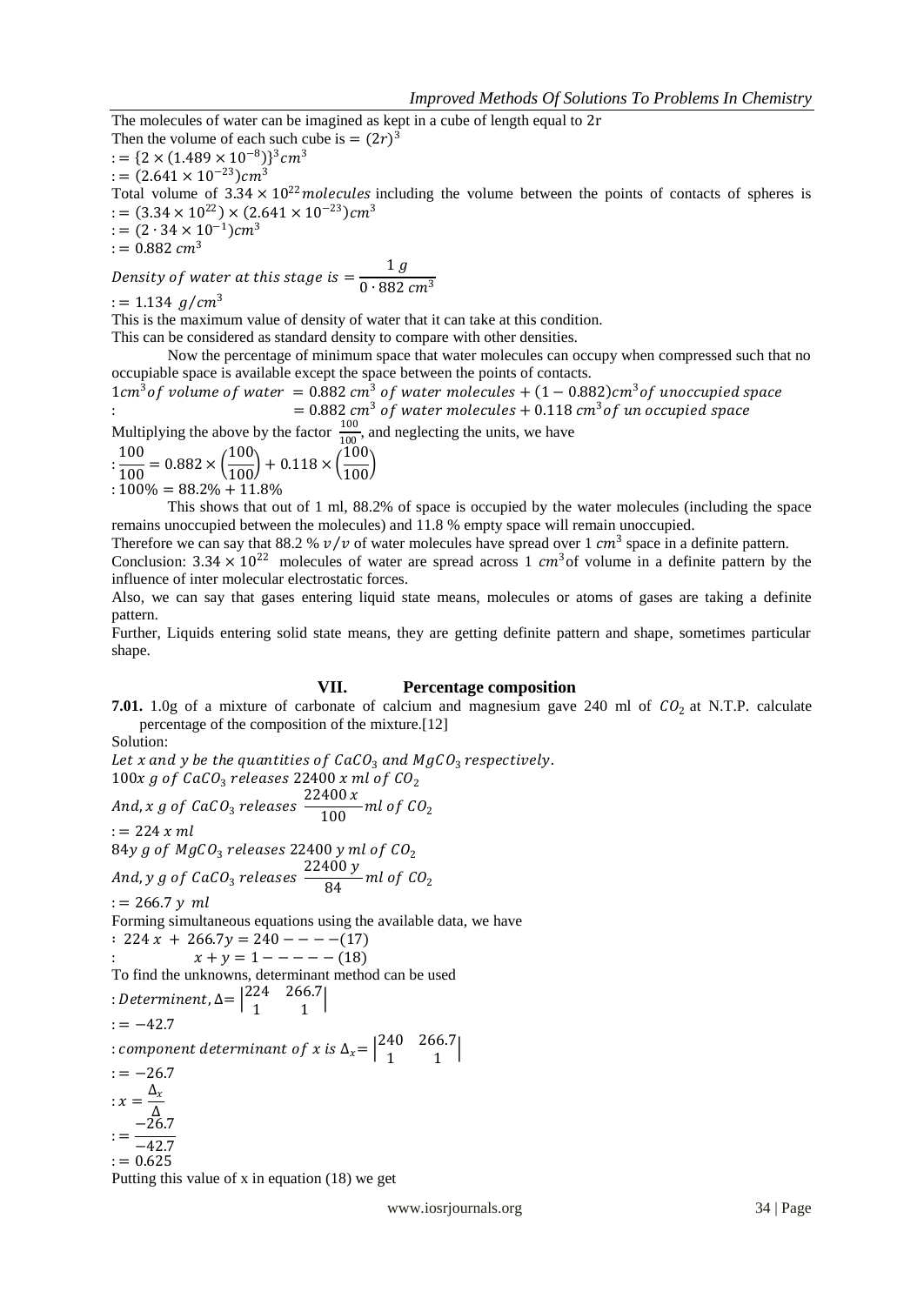$$
: y = 0.375
$$

Dividing and multiplying the values of x and y by  $\frac{100}{100}$  $\frac{1}{100}$ , we get  $: x\% = 62.5\%$  and  $v\% = 37.5\%$ 

# **VIII. Establishing relation between Molarity, Molality and Mole fraction.**

Equations related to Molarity, Molality and Mole fraction, are although inter related, presently they are appearing as different form of equations. This may cause exam fear in students. To ward off this fear, inter relations between the equations are established.

# **8.01. Molarity of solution**

Verbal equation of , Molarity  $=\frac{No. of \ moles\ of \ solute}{\frac{N}{2} \ O.5}$ volume of solution in one liter

Please note that volume of solution is not expressed in liters instead it is expressed as only one liter. i.e., the solute is understood, only with reference to one liter of solution. Therefore in the denominator of above relation the phrase one liter is used instead of liters.

Further, if the number of moles of solute is denoted by  $x \text{ mol}$ , and volume of solution in liter by L, we get the equation as following

$$
\begin{aligned}\n\therefore i.e., Molarity &= \frac{x \, mol}{1 \, L} - - - - - - (19) \\
\therefore &= x \, mol/L \\
\therefore &= x \, mol \, L^{-1} \\
\text{If } mol \, L^{-1} \text{ is denoted by } M, \text{ above equation can be written as,} \\
\therefore &= x \, M \\
\therefore M &= \frac{x \, mol}{1 \, L} - - - - - - - (20) \\
\therefore &= \frac{x \, mol}{1 \, L} - \frac{x \, mol}{1 \, L} - \frac{x \, mol}{1 \, L} + \frac{x \, mol}{1 \, L} + \frac{x \, mol}{1 \, L} + \frac{x \, mol}{1 \, L} + \frac{x \, mol}{1 \, L} + \frac{x \, mol}{1 \, L} + \frac{x \, mol}{1 \, L} + \frac{x \, mol}{1 \, L} + \frac{x \, mol}{1 \, L} + \frac{x \, mol}{1 \, L} + \frac{x \, mol}{1 \, L} + \frac{x \, mol}{1 \, L} + \frac{x \, mol}{1 \, L} + \frac{x \, mol}{1 \, L} + \frac{x \, mol}{1 \, L} + \frac{x \, mol}{1 \, L} + \frac{x \, mol}{1 \, L} + \frac{x \, mol}{1 \, L} + \frac{x \, mol}{1 \, L} + \frac{x \, mol}{1 \, L} + \frac{x \, mol}{1 \, L} + \frac{x \, mol}{1 \, L} + \frac{x \, mol}{1 \, L} + \frac{x \, mol}{1 \, L} + \frac{x \, mol}{1 \, L} + \frac{x \, mol}{1 \, L} + \frac{x \, mol}{1 \, L} + \frac{x \, mol}{1 \, L} + \frac{x \, mol}{1 \, L} + \frac{x \, mol}{1 \, L} + \frac{x \, mol}{1 \, L} + \frac{x \, mol}{1 \, L} + \frac{x \, mol}{1 \, L} + \frac{x \, mol}{1 \, L} + \frac{x \, mol}{1 \, L} + \frac{x \, mol}{1 \, L} + \frac{x \, mol}{1 \, L} + \frac{x \, mol}{1 \, L} + \frac{x \, mol}{1 \, L} + \frac{x \, mol}{1 \, L} + \frac{x \, mol}{1 \, L} + \frac{x \, mol}{1 \, L} + \frac{x \, mol}{1 \, L} + \frac{x \, mol}{1 \, L} + \frac{x \,
$$

Consequently, molarity is related to weight by volume equation, i.e.,  $xM(w/v)$ 

# **8.02. Molality**

Moreover, we know that Density, D =  $\frac{W}{V}$  $\frac{\cdot \cdot}{\cdot}$  ,W is the weight and V is the volume of the solution, Also, Density can be written as D =  $\frac{w \dot{g}}{w}$ ml where  $w$   $g$  is  $w$   $grams$ , hence  $ratio$  indicates  $w$   $grams$   $per$   $ml$ : Hence, 1 ml =  $\frac{w g}{R}$  $\frac{b}{D}$  – – – – – – – (21) Substituting RHS of (21) in (20), we have,  $:x M = \frac{x mol}{v}$  $1000 \times \frac{Wg}{D}$  $\overline{D}$  $:=\frac{Dx \text{ mol}}{1000 \text{ m}}$  $1000 w g$  $:\frac{x M}{D}$  $\frac{M}{D} = \frac{x \, mol}{1000 \, w}$  $1000 w g$ With reference to [1] it can be written as  $\frac{1}{(1000 \text{ w } g - x \text{ mol}) + x \text{ mol}} - - - - - (22)$  $x \mod x$ With reference to [1] it can also be written as := x mol  $\frac{x \, mol}{(1000 \, w \, g-x \, mol)} + \frac{0}{x \, m}$  $\frac{1}{x}$  mol – – – – – – (23) In the first expression of the RHS of the above equation, the denominator 1000  $w g - x mol$  is not subtractable because it contains different units. Hence  $x \text{ mol}$  is multiplied by its molar mass to convert it into grams. : i.e.,  $x \text{ mol} = x \Big( \frac{\text{mass of solute in gram equal to molar mass}}{M \cdot \text{low mass}} \Big)$ Molar mass (Molar mass) : x mol  $\times$  Molar mass = x  $\times$  mass of solute in grams equal to molar mass Let this be  $= n g$ Putting this value only in the first expression of RHS of (23) we have,

$$
\frac{x \text{ M}}{D} = \frac{x \text{ mol}}{(1000 \text{ w } g - n g)} + \frac{0}{x \text{ mol}} - \dots - (24)
$$
  
Now it is required to analyze the LHS of (24)

www.iosrjournals.org 35 | Page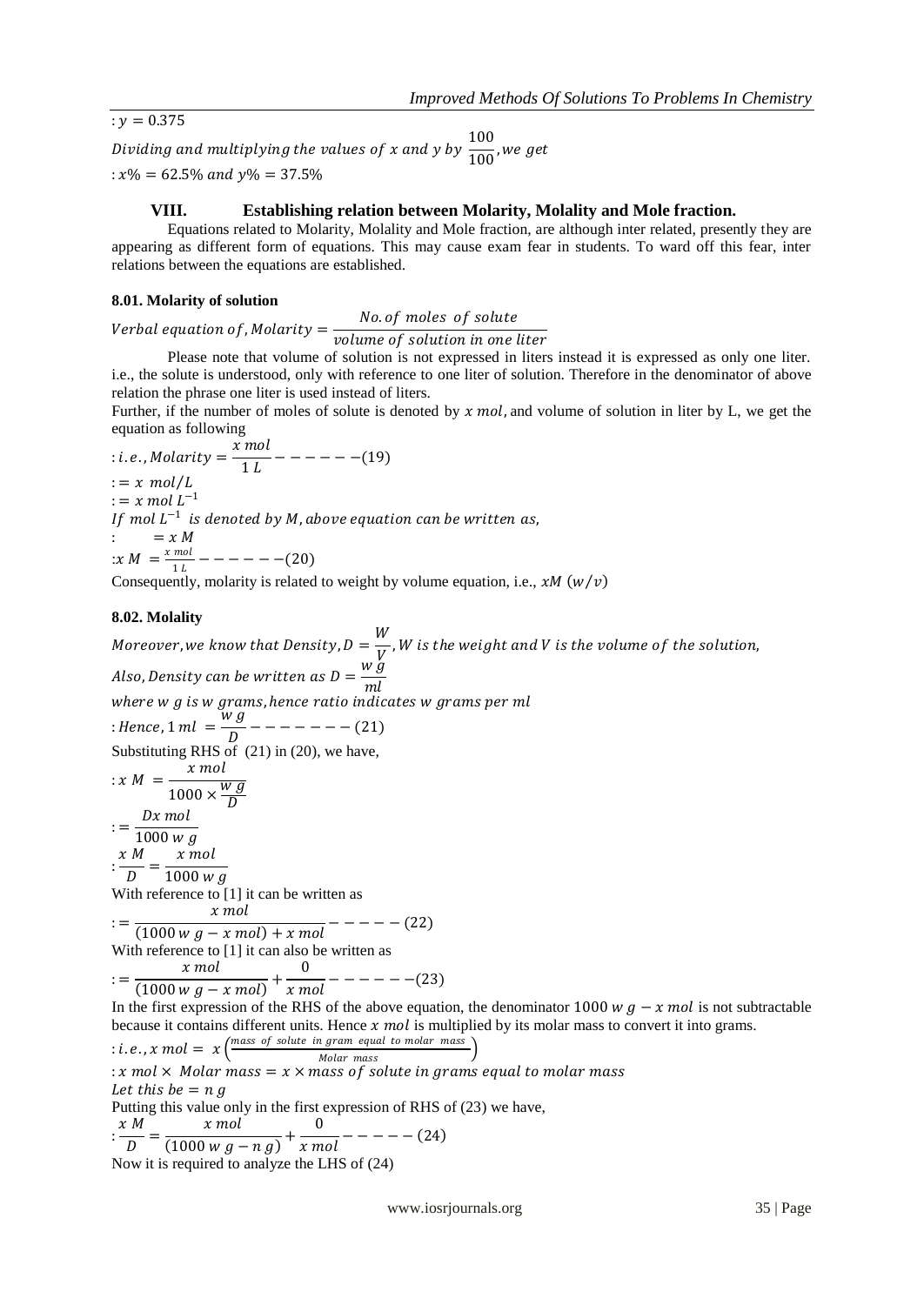$$
\frac{x \times M}{y} = \frac{x \times M}{y}
$$
\n
$$
\frac{x \times M}{y} = \frac{x \times M}{y}
$$
\n
$$
\frac{x \times M}{y} = \frac{x \times M}{y}
$$
\n
$$
\frac{x \times M}{y} = \frac{x \times M}{y} = \frac{x \times M}{y}
$$
\n
$$
\frac{x \times M}{y} = \frac{x \times M}{y} = \frac{x \times M}{y}
$$
\n
$$
\frac{x \times M}{y} = \frac{x \times M}{y} = \frac{x \times M}{y}
$$
\n
$$
\frac{x \times M}{y} = \frac{x \times M}{y} = \frac{x \times M}{y} = \frac{x \times M}{y}
$$
\n
$$
\frac{x \times M}{y} = \frac{x \times M}{y} = \frac{x \times M}{y}
$$
\nAfter elimination of  $\frac{y}{y} = \frac{y \times M}{y}$  we have,  
\n
$$
\frac{x \times M}{y} = \frac{x \times M}{y} = \frac{x \times M}{y} = \frac{x \times M}{y}
$$
\n
$$
\frac{x \times M}{y} = \frac{x \times M}{y}
$$
\n
$$
\frac{x \times M}{y} = \frac{x \times M}{y}
$$
\n
$$
\frac{x \times M}{y} = \frac{x \times M}{y}
$$
\nNow it is required to make the denominator equal to 1000 g, hence it is multiplied by the factor  $\frac{1000}{1000w - n}$ .  
\n
$$
\frac{x \times M}{y} = \frac{x \times M}{y} = \frac{x \times M}{y}
$$
\n
$$
\frac{x \times M}{y} = \frac{x \times M}{y} = \frac{x \times M}{y}
$$
\n
$$
\frac{x \times M}{y} = \frac{x \times M}{y}
$$
\n
$$
\frac{x \times M}{y} = \frac{x \times M}{y}
$$
\n
$$
\frac{x \times M}{y} = \frac{x \times M}{y}
$$
\n
$$
\frac{x \times M}{y} = \frac{x \times M}{y}
$$
\n
$$
\frac{x \times M}{y} = \frac{x \times M}{y}
$$
\n
$$
\frac{x \times M}{y} = \frac{x \times M}{y}
$$
\n
$$
\frac{x \times M}{y} = \frac{x \times M}{y}
$$
\n
$$
\frac{x \times M}{y} = \frac{x \
$$

# **8.03. Mole Fraction**

Mole fraction takes only one unit that is moles .Whereas in molarity and molality two units are used that are mol and gram. Hence molarity and molality are irregular comparisons.

Now, LHS of (27) is considered to continue the journey towards Mole fraction.

 $: i.e., \frac{a \, mol}{1000}$ 

 $1000g$ 

Here, numerator is indicating quantity of solute in moles and the denominator is indicating the quantity of solvent in grams. Hence the comparison is uneven. To make it even, denominator is converted to moles by dividing it by molar mass of solvent.

$$
:=\frac{a \text{ mol}}{\left(\frac{1000 \text{ g}}{Molar \text{ mass}}\right)} - - - - - - (28)
$$
  
:. Let,  $\frac{1000 \text{ g}}{Molar \text{ mass}} = b \text{ mol}$   
:. Then (28) will be =  $\frac{a \text{ mol}}{b \text{ mol}}$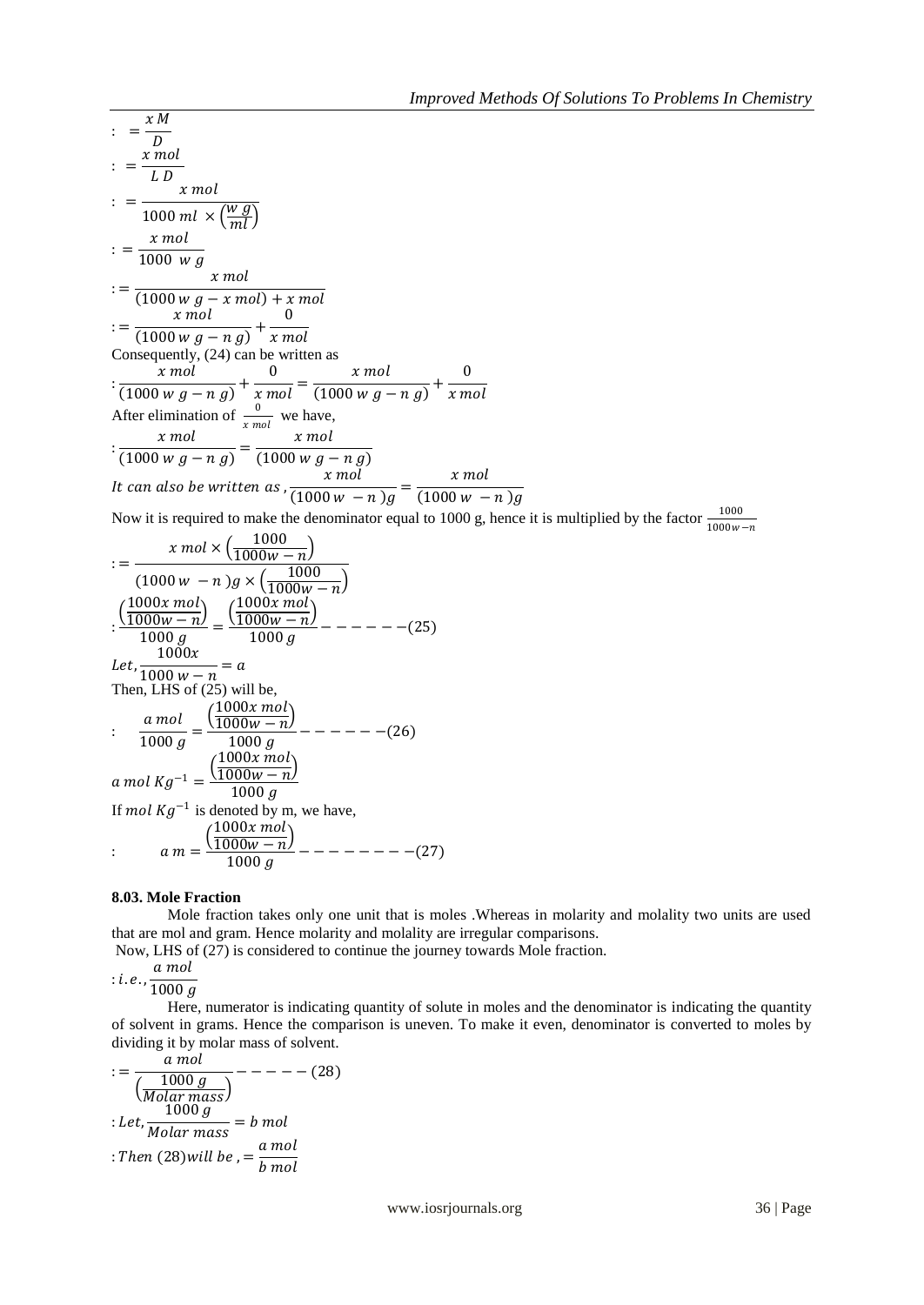Here numerator is the quantity of solute and denominator is solvent. Now to make the denominator a solution, *'a mol*<sup>'</sup> of solute is added.

$$
: i.e., = \frac{a \, mol}{b \, mol} + \frac{0}{a \, mol}
$$

$$
: = \frac{a \, mol}{a \, mol + b \, mol}
$$

: If the result of the above equation is  $x_a$  then,  $x_a = \frac{a \text{ mol}}{a \text{ mol} + b}$  $\frac{1}{a}$  mol + b mol  $-$  - - - - (29)

(29) Indicates the equation for Mole fraction of solute .

Further to draw equation for Mole fraction of solvent consider the inverse of LHS of (26).  $1000g$ 

 $: i.e., \frac{c}{a mol}$ 

: When transformed into same units, the above expression will be  $=\frac{b \mod 2}{b \mod 2}$ a mol

: When same quantity of solvent is added ,  $=$   $\frac{b \text{ mol}}{c \text{ mol}}$  $\frac{b \; mol}{a \; mol} + \frac{0}{b \; m}$ b mol

 $:=\frac{b \text{ mol}}{2 \text{ mol} + b}$ a mol + b mol

: If the result of the above equation is  $x_b$  then,  $x_b = \frac{b \text{ mol}}{a \text{ mol} + b}$  $\frac{1}{a}$  mol + b mol  $-$  - - - - (30)

Similarly, (30) indicates the equation of mole fraction of solvent.

Thus, link between Molarity, Molality and Mole fractions are established.

Moreover, general equation for mole fraction for more than one solute in a solution of one solvent is given as following. i.e., mono-solvent with multi-solute solution.

If  $a_{1,}a_{2},a_{3} \cdots a_{j}$  are different solutes in a solution then (29)and (30)will be

 $\frac{a_1 \, mol}{a_1 \, mol}$  $(a_1\, mol + a_2\, mol + a_3\, mol \cdots + a_j\, mol) + b\, mol$ −− − − − −− − 31  $: \frac{1}{(a_{1 mol} + a_{2 mol} + a_{3 mol} \cdots + a_{j mol}) + b mol}$ b mol − − − −− − − − 32 For brevity, let,  $\big(a_1\, mol + a_2\, mol + a_3\, mol \cdots + a_j\, mol\big) = c\, mol$ Consequently,  $\frac{a_1 \, mol}{\frac{1}{2} \, mol \, L \, h}$  $\frac{a_1\,mol}{c\,mol + b\,mol} + \frac{a_2\,mol}{c\,mol + b}$  $\frac{a_2\,mol}{c\,mol + b\,mol} + \frac{a_3\,mol}{c\,mol + b}$  $\frac{a_3\,mol}{c\,mol + b\,mol} + \cdots + \frac{a_i\,mol}{c\,mol + b}$  $\frac{a_{\mathrm{i}}\,mol}{c\,\,mol+b\,\,mol}+\frac{b\,\,mol}{c\,\,mol+b}$  $\frac{1}{c \text{ mol} + b \text{ mol}} = 1$ 

# **8.04. Further to find the ratio of solute and solvent (29) is continued as following**

 $:x_a = \frac{a \, mol}{a \, mol + b}$ a mol + b mol :  $a \text{ mol} = x_a (a \text{ mol}) + x_a (b \text{ mol})$ : a mol –  $x_a$ (a mol) =  $x_a$ (b mol) :  $a \, mol(1 - x_a) = x_a(b \, mol)$  $:\frac{a \, mol}{b \, mol}$  $\frac{a \; mol}{b \; mol} = \frac{x_a}{(1 - x_a)}$  $\frac{a}{(1-x_a)}$  – – – – – (34)

Here, the values are related to mole unit. To convert them to conventional unit which is usually gram, they are multiplied by molar masses in grams.

 $:\frac{a \, mol}{b \, mol}$  $\frac{a \, mol}{b \, mol} = \frac{x_a \, \times molar \; mass \; of \; solute}{(1-x_a) \times molar \; mass \; of \; solute}$ 

 $\frac{u}{(1-x_a)\times molar mass of solvent}$  – – – – – – – (35)

If the value of numerator and denominator are denoted by a and b respectively, above equation can be written as,

 $:\frac{a \, mol}{1}$  $\frac{a \ mol}{b \ mol} = \frac{c \ g}{d \ g}$  $\frac{g}{d g}$  – – – – – (36)

#### **8.04. General equation for the conversion of percentage strength to Molarity.**

$$
: x\% \ w/v, solution = \left(\frac{10x}{molar \ mass}\right)M - - - - - - (37)
$$

$$
: Proof: Given, x\% \ w/v = \frac{xg}{100 \ cm^3}, \quad [1]
$$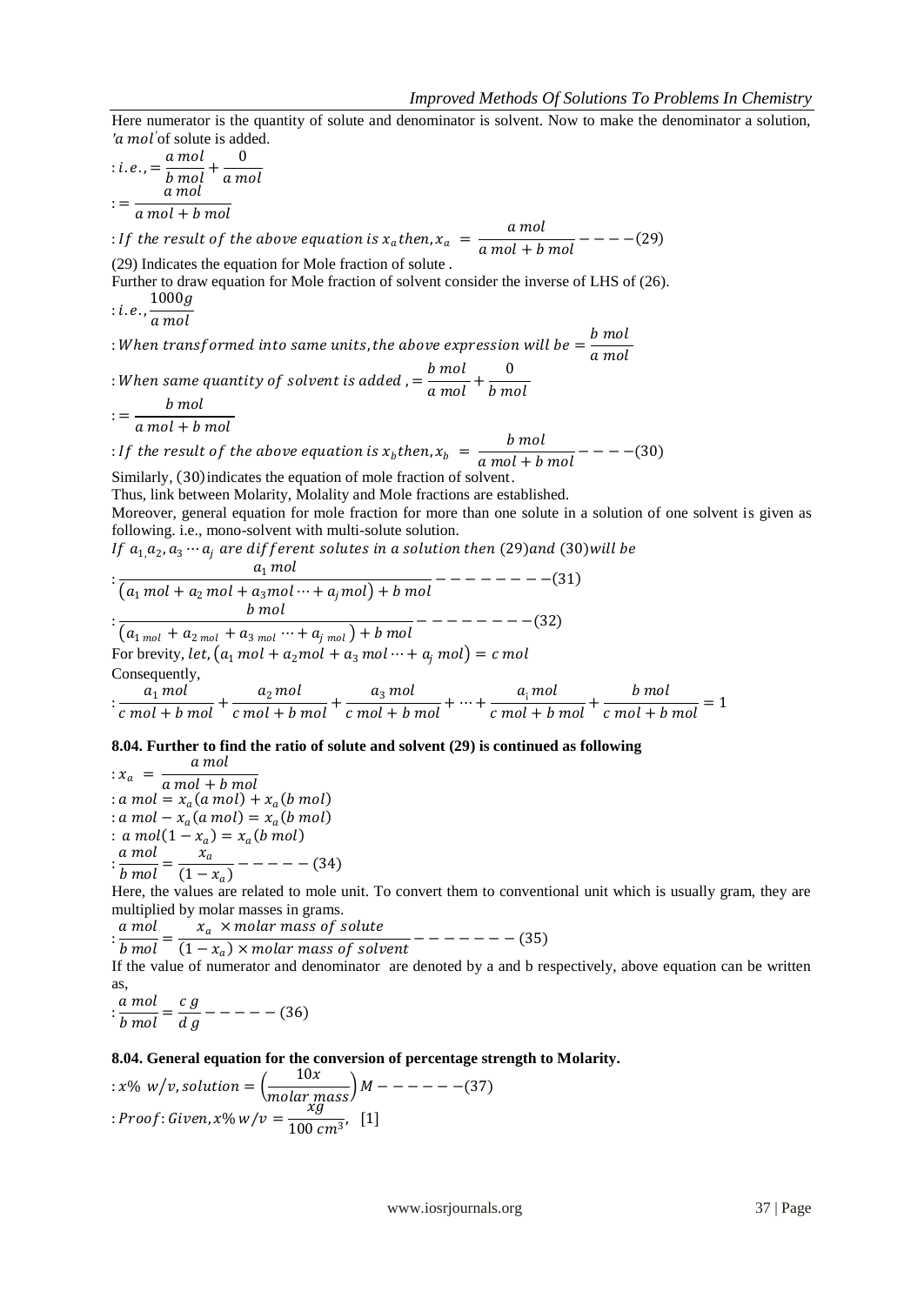$$
:=\frac{\left(\frac{x g}{mol}\right) mol}{\frac{1000 cm^3}{10}}
$$

$$
:=\left(\frac{10x}{mol}\right)\left(\frac{mol}{1L}\right)
$$

$$
:=\left(\frac{10x}{molar mass}\right) M
$$

$$
:= RHS
$$
Thus proved.

# **8.05. Similarly, equation for any strength of solution which is denoted by**  $xPPn$  **is,[1]**

: Molarity of xPPn solution(w/v) =  $\left(\frac{1000x}{x-1}\right)^{1000}$  $\frac{1}{n \times molar \; mass}$   $M --- - - - (38)$ 

**8.06. Derivation of mathematical expression for Molarity of xPPn solution:** 

$$
xPPn (w/v solution) = \frac{x}{n cm^3}
$$
  
\n
$$
= \frac{\left(\frac{x}{1 mol}\right)1 mol}{n cm^3}
$$
  
\n
$$
= \frac{\left[\left(\frac{x}{1 mol}\right)1 mol\right] \left(\frac{1000}{n}\right)}{n cm^3 \times \left(\frac{1000}{n}\right)}
$$
  
\n
$$
= \frac{\left(\frac{1000 x}{n \times 1 mol}\right) 1 mol}{1000 cm^3}
$$
  
\n
$$
= \left(\frac{1000 x}{n \times 1 mol}\right) mol L^{-1}
$$
  
\n
$$
= \left(\frac{1000 x}{n \times 1 mol}\right) M
$$
  
\n
$$
= \left(\frac{1000 x}{n \times molar mass}\right) M
$$
  
\nThus, equation is derived.

**8.07.** 2.46 g of sodium hydroxide (molar mass =40) are dissolved in water and solution is made to 100  $cm^3$  in a volumetric flask. Calculate the molarity of the solution.[13]

#### **Solution: Method 1:**

Data: Amount of  $NaOH = 2.46 g$ Molar mass of  $NaOH = 40$ Volume of solution =  $100 \text{ cm}^3$ Prepared, NaoH solution can be written mathematically as,  $:=\frac{2.46g}{100cm^3} - - - - - (40)$ Which means 100  $cm<sup>3</sup>$  of solution contains 2.46 g of solute. Therefore molarity is hidden in the above ratio. Since 2.46  $g = \frac{2.46}{40}$  $\frac{1}{40}$  moles  $:= 0.0165$  mole Substituting this value in (40)we have, x M =  $\frac{0.0165 \text{ mol}}{4.00 \times 3}$  $100cm<sup>3</sup>$ To make the above relation look like(20)it is written as, x M =  $\frac{0.0165 \text{ mol}}{44000 \text{ cm}^3}$  $\left(\frac{1000cm^3}{10}\right)$ :  $x M = \frac{0.0165 \times 10 \text{ mol}}{1000 \text{ m}^3}$  $1000$ c $m<sup>3</sup>$ :  $x M = \frac{0.165 \text{ mol}}{1000 \text{ m}^3}$ 

$$
4M = 1000cm3
$$
  
= 0.615 mol L<sup>-1</sup>  
= 0.615 M  
**Method 2:**  
Using relation (37) we have,

www.iosrjournals.org 38 | Page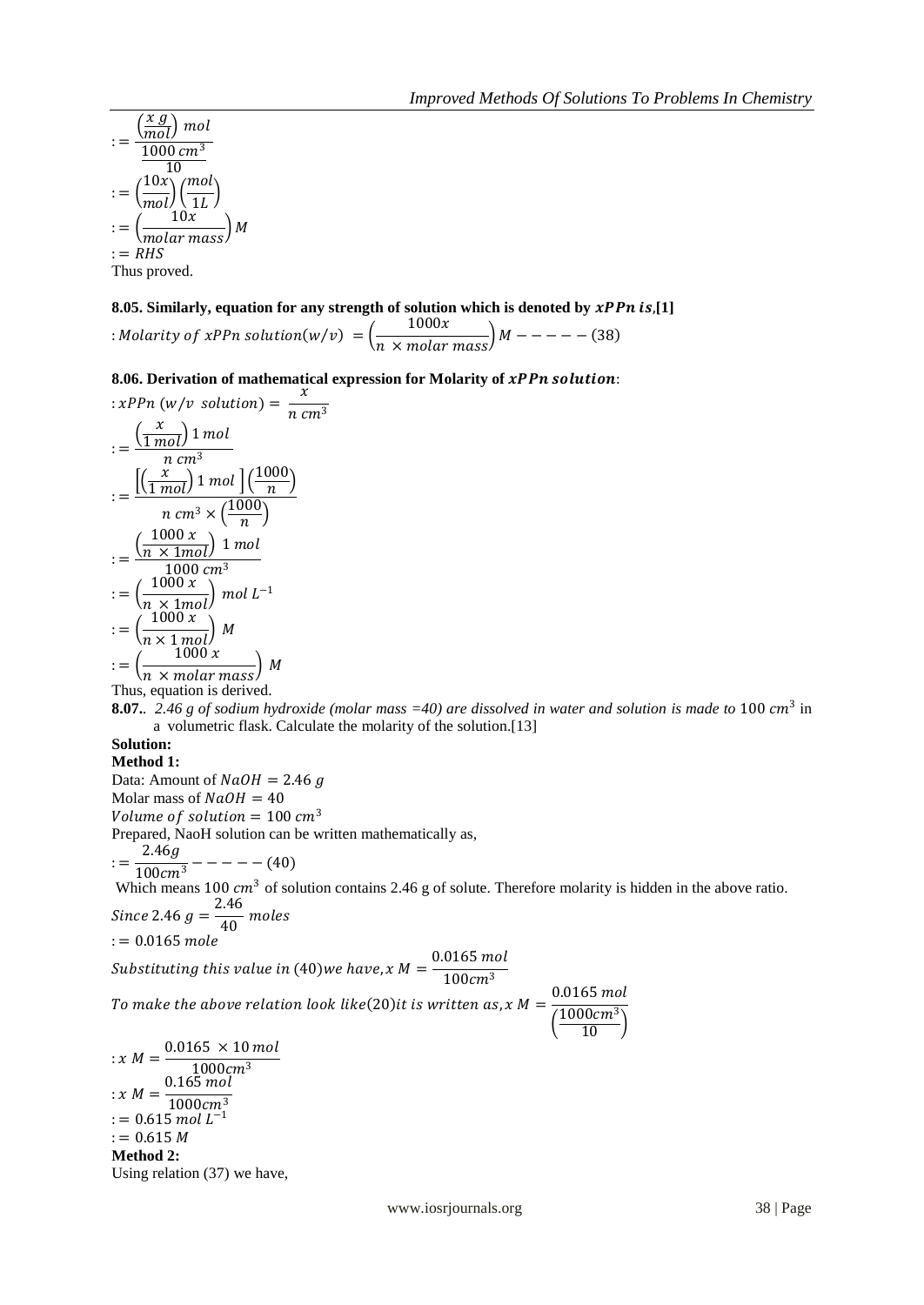$x M = \left(\frac{24.6}{40}\right) M$  $= 0.615 M$ 

**Method 3:** Using (38)  $x M = \frac{100 \times 40}{x}$  $1000 \times 2.46$  $= 0.615 M$ 

**8.08.** Calculate the molality of a solution containing 20.7 g of potassium carbonate dissolved in 500 ml of solution (assume density of solution =  $1g$  mL<sup>-1</sup>).[14]

Solution:

Data: Mass of  $K_2CO_3 = 20 \cdot 7/500$  ml  $= 41.4 / 1000$  ml Molar mass of  $K_2CO_3 = 138$ We can solve by using  $(27)$  $\left(\frac{1000x \, mol}{1000w - n}\right)$ 

i.e., 
$$
a m = \frac{\sqrt{1000w - n}}{1000 g}
$$
  
\n
$$
= \frac{\left(\frac{1000 \left(\frac{mass}{1000 m l}\right) mol}{1000 w - n}\right) mol}{1000 w - n}
$$
\n
$$
= \frac{\frac{1000 \times \left(\frac{41.4}{138}\right) mol}{1000 g}}{\frac{1000 - 41.4}{1000 g}}
$$
\n
$$
= \frac{\left(\frac{300 mol}{958.6}\right)}{1000 g}
$$
\n
$$
= 0.313 m
$$

**8.09**.What volume of 10 M HCl and 3 M HCl should be mixed to get 1 L of 6 M HCl solution?[15] Solution:

10 M HCl  $=$   $\frac{10 \text{ mol of HCl}}{11}$  $\frac{1}{1}$   $\frac{1}{L}$  and 3 M HCl =  $\frac{3 \text{ mol of HCl}}{1 L}$ 1 Let, x and y be the factors that transforms the  $10$  M HCl and 3 M HCl to the required concentation. Then, mixing of these two solutions of unknown concentrations can be written mathematically as following.  $\frac{10x \text{ mol of } HCl}{m}$  $\frac{\log \log HCl}{x \, L} + \frac{3y \, \text{mol of HCl}}{yL}$  $\frac{1}{y}$  of HCl  $\frac{1}{y} = \frac{6 \text{ mol}}{1 \text{ L}}$  $1<sub>L</sub>$ Consequently, :  $10x + 3y = 6$ 

 $: x + y = 1$ Solving the above equation for x, and, y we get,

$$
x = \frac{3}{7} \text{ and } y = \frac{4}{7}
$$

Ratio of mixing is 3:4 For 1L ,429 ml of 10 M HCl and 571 ml of 3 M HCl to be mixed.

**8.10.** *What volume of 0.6 M HCl has enough hydrochloric acid to react exactly with 25 ml of aqueous having concentration of 0.5 M?[16]*

### Solution:

**Method 1:** Given, unknown volume of 0.6 M HCl solution and 25 ml of 0.5 M NaOH solution. Now the LHS of equation of the reaction can be written as,

: 0.6 *M* HCl (aq) + 0.5 *M* NaOH(aq) → It can also be written as  $\frac{0.6 \text{ mol } HCl}{1000 \text{ L}}$  $\frac{1000 \text{ } HCl}{1000 \text{ } ml} + \frac{0.5 \text{ } mol \text{ } of \text{ } NaOH}{1000 \text{ } ml}$  $\frac{1000 \, \text{ml}}{1000 \, \text{ml}}$   $\rightarrow$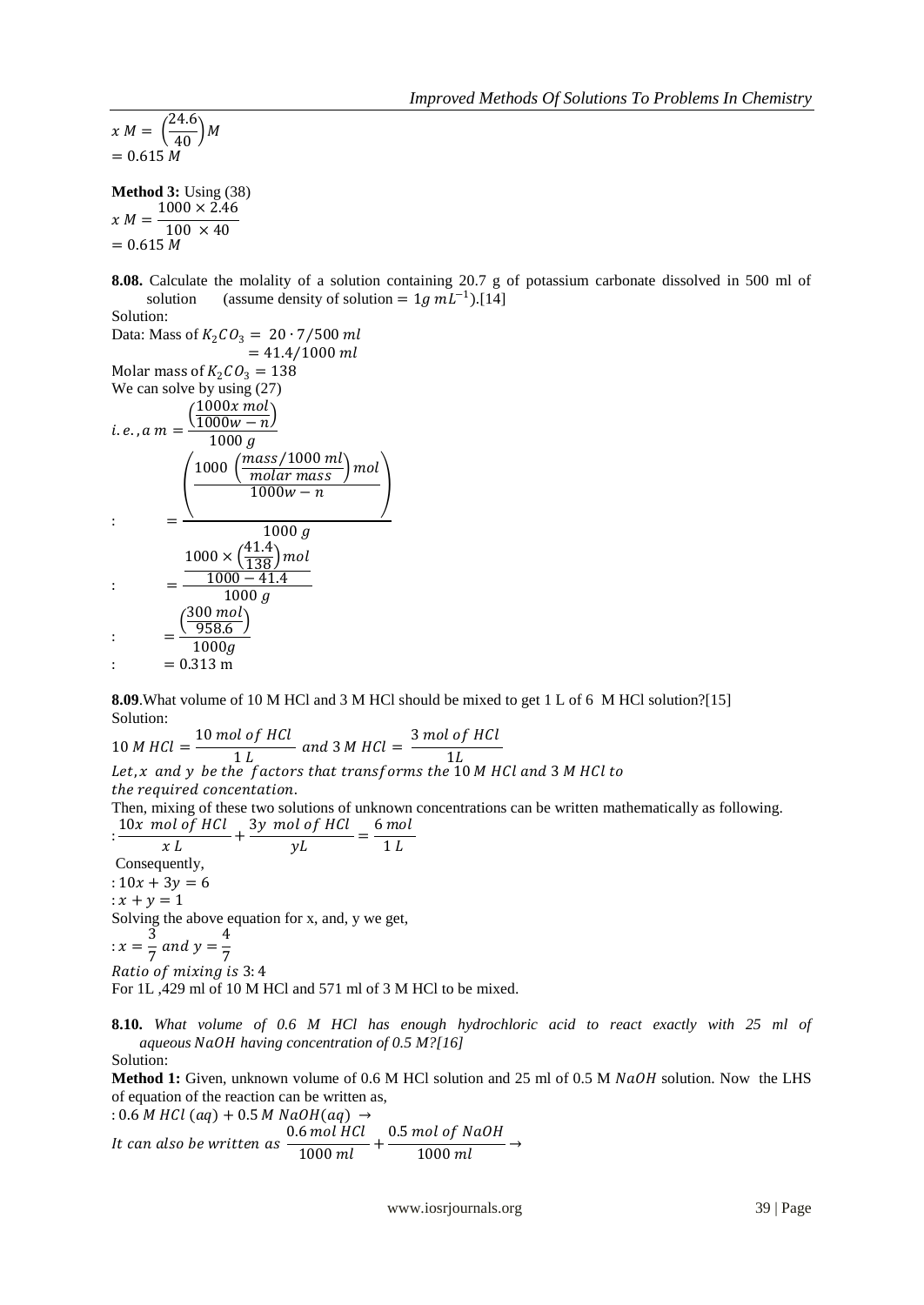From the equation it is clear that equal moles of reactants A and B react completely with one another, without leaving residue of reactant. In the above expression,  $HCl$  ( $aq$ ) exceeding the equality by 0.1 M. And by simple observation we can find that the factor required for equalizing the expression is  $\frac{0.5}{0.6}$ . Multiplying both the denominator and numerator by this factor, we have,

$$
: \frac{0.6 \times (\frac{0.5}{0.6}) \text{ mol } HCl}{1000 \times (\frac{0.5}{0.6}) \text{ ml}} + \frac{0.5 \text{ mol of NaOH}}{1000 \text{ ml}} \rightarrow
$$
  

$$
: \frac{0.5 \text{ mol } HCl}{833.33 \text{ ml}} + \frac{0.5 \text{ mol of NaOH}}{1000 \text{ ml}} \rightarrow
$$

To get the result it is enough that 833.33 is multiplied by  $\frac{25}{1000}$  although, to get the clear view of the equation LHS of the equation is multiplied by the factor  $\frac{25}{100}$  $\frac{25}{1000}$ . We choose this factor because given volume of  $NaOH$  is 25 ml.

$$
: i.e., \frac{0.5 \times (\frac{25}{1000}) mol HCl}{833.33 \times (\frac{25}{1000}) ml} + \frac{0.5 \times (\frac{25}{1000}) mol of NaOH}{1000 \times (\frac{25}{1000}) ml} \rightarrow
$$
  

$$
: \frac{0.125 mol HCl}{20.83 ml} + \frac{0.125 mol of NaOH}{25 ml} \rightarrow
$$

25 20.83 ml of 0.6 M solution of HCl is required to react exactly with 25 ml of 0.5 M  $NaOH$  solution. Method 2:

$$
: 0.6 M HCl (aq) + 0.5 M NaOH (aq) →
$$
  
It can also be written as 
$$
\frac{0.6 mol HCl}{1000 ml} + \frac{0.5 mol of NaOH}{1000 ml} → ---
$$

 $\frac{n(n+1)(n+1)}{1000 \, ml} \rightarrow --- (41)$ In the above expression  $HCl$  (aq) exceeding the equality by 0.1 M. Therefore to reduce 0.1 mol we need to decrease the volume of the solution.

Quantity of solution to be removed to decrease the 0.1 mol of solute is

 $\frac{0.6 \text{ mol } HCl}{6}$   $\frac{1000 \text{ ml}}{6}$  $:= -$ 0.1mol of HCl  $166.67$  ml To reduce this quantity from (1), we can write it as following,[1]  $: \left(\frac{0.6 \text{ mol } HCl}{1000 \text{ mol}}\right)$  $\frac{6 \, mol \, HCl}{1000 \, ml} - \frac{0.1 mol \, of \, HCl}{166.67 \, ml}$  $\left(\frac{1}{166.67}\frac{1}{2}\right) + \frac{0.5\ mol of\ NaOH}{1000\ ml}$  $\frac{1000 \, \text{m}}{1000 \, \text{ml}}$   $\rightarrow$ By direct subtraction, we get, [1]  $: \left(\frac{0.5 \text{ mol } HCl}{222, 22 \text{ mol}}\right)$  $\left(\frac{0.5\,mol\,HCl}{833.33\,ml}\right)+\frac{0.5\,mol\,of\,NaOH}{1000\,ml}$ 1000 ml  $\rightarrow$ To bring down to 25 ml of *NaOH* divide and multiply each element of LHS by  $\frac{25}{1000}$ , we get  $: \frac{0.125 \text{ mol } HCl}{20.03 \text{ mJ}}$  $\frac{25 \text{ mol } HCl}{20.83 \text{ml}} + \frac{0.125 \text{ mol } of \text{ NaOH}}{25 \text{ ml}}$ 25  $\rightarrow$ 

20.83 ml of 0.6 M solution of HCl is required to react exactly with 25 ml of 0.5 M NaOH solution.

**8.11.** *Calculate the molarity and molality of a solution of ethanol in water if the mole fraction of ethanol is 0.05 and the density of solution is 0.997 g/cc. [20]*

Solution:  $Given, \frac{a \text{ mol (solute)}}{sum2 (cubic) \times b \text{ mol}}$  $\frac{a \text{ mol (solute)}}{a \text{ mol (solute)+b mol (solvent)}} = 0.05$ considering (35) we have,  $: i.e., \frac{a mol}{b mol}$  $\frac{a \, mol}{b \, mol} = \frac{x_a \, \times molar \, mass \, of \, solute}{(1 - x_a) \times molar \, mass \, of \, solute}$  $(1 - x_a) \times m$ olar mass of solvent  $:=\frac{0.05\times 46 \ g}{0.05\times 10}$  $0.95 \times 18$  $:=\frac{2.3}{17.3}$  $\frac{1}{17.1}$  or 2.3: 17.1 Now, from density, result can be drawn as following.  $: D = \frac{0.997 g}{1.5}$  $1cc$ Multiplying both denominator and numerator by 1000 we have,  $: D = \frac{997 g}{1000}$ 1000cc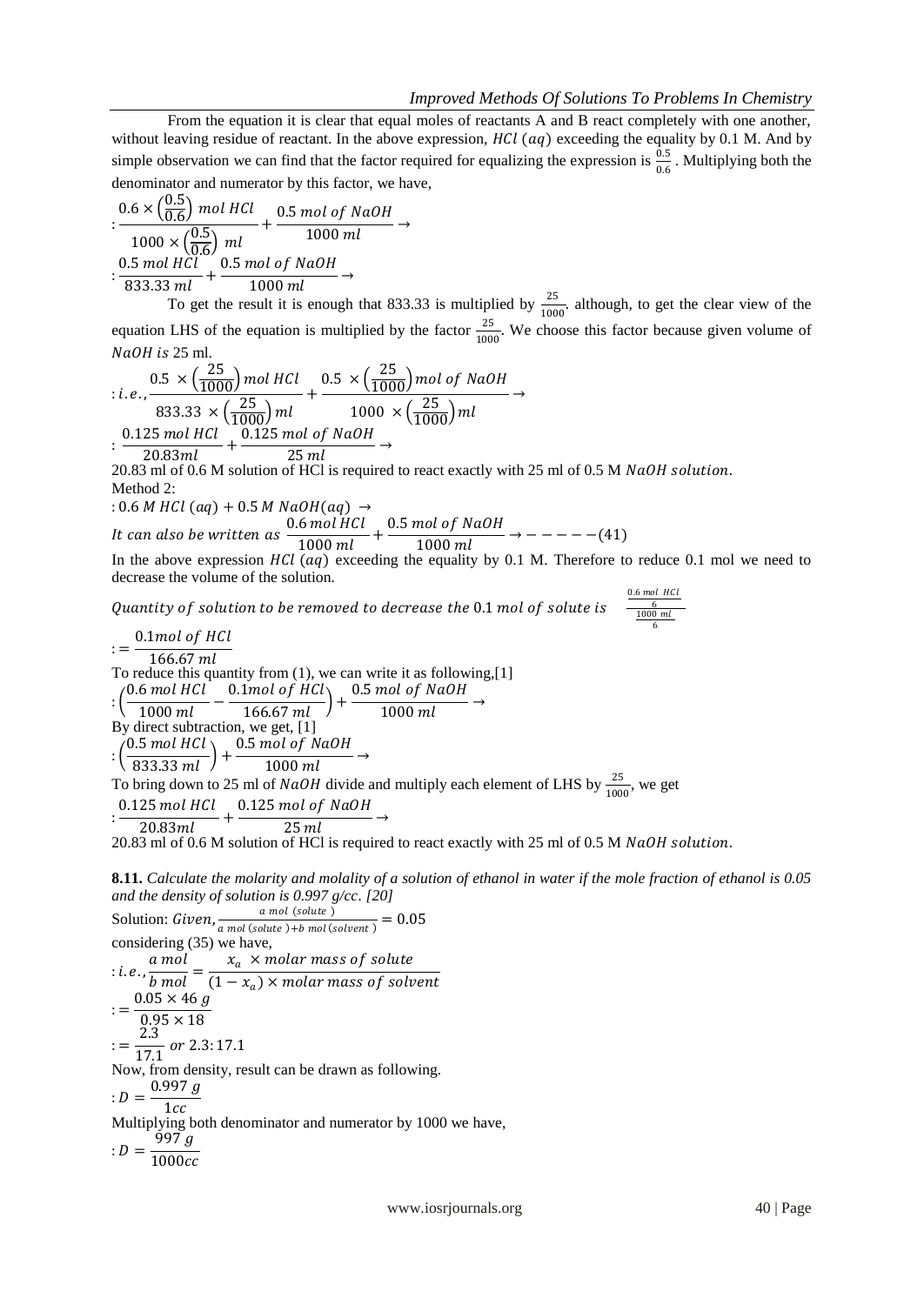By splitting the numerator in the ratio 2.3 : 17.1, we get the corresponding weights of solute and solvent. For that sum of the elements of the ratio is required i.e., 2.3+17.1=19.4

$$
: then, = \frac{\left\{ \left( \frac{997}{19.4} \right) \times 2.3 \right\} g + \left\{ \left( \frac{997}{19.4} \right) \times 17.1 \right\} g}{1000 \text{ ml}}
$$
  
\n
$$
:= \frac{118.201g + 878.799g}{1000 \text{ ml}}
$$
  
\nTransforming the numerator into moles by dividing them by their molar mass, we have,  
\n
$$
:= \frac{2.57 \text{ mol} + 48.82 \text{ mol}}{1000 \text{ ml}} + \frac{48.82 \text{ mol}}{1000 \text{ ml}}
$$
  
\nTaking only the required item we have,  
\n
$$
:= 2.57 \text{ M}
$$
  
\nTo find molality the known values 2.57 and 878.799 are taken and written as following.  
\n
$$
= \frac{2.57 \text{ mol}}{878.799 \text{ g}}
$$

To make the denominator equal to 1000 g, both denominator and numerator are multiplied by the factor,  $\frac{1000}{878.799}$ 

$$
= \frac{2.57 \text{ mol} \times \frac{1000}{878.799}}{878.799 \text{ g} \times \frac{1000}{878.799}} \\
 = \frac{2.92 \text{ mol}}{1000 \text{ g}} \\
 = 2.92 \text{ m}
$$

# **IX. Miscellaneous Problems**

**9.01**. The density of 3 M solution of NaCl is 1.25 g  $mL^{-1}$  calculate the molality of the solution.(N.C.E.R.T.)[17] Opinion: This problem is non-pragmatic; hence solution to this problem is also impractical.

While solving this problem, it is said that "mass of 1 L of solution is  $=1250$  g"

and it is shown that mass of solvent which is water is said that "Mass of water in the solution =  $1074.5$  g" When above two steps are analyzed, it is not possible to answer a question " How can 1 L of volume can contain 1074.5 g of water which is equal to 1074.5 ml?.Therefore the statement 1 L of solution contains 1074.5 g of solvent (water) is contradictory.

**9.02.** Convert 1.50  $km^3$  of water into volumes in liters. [18]

Solution:

Given,  $1.5 \ km<sup>3</sup>$ 

It is required to convert to liters. Hence it can be written as following

$$
:= 1.5(km)^3 \times \frac{L}{L}
$$

Kilo means thousand, Hence  $1.5 (km)^3 \times \frac{L}{I}$  $\frac{L}{L}$  = 1.5 × (1000*m*)<sup>3</sup> ×  $\frac{L}{L}$  $\frac{1}{L}$  – – – – (42) Since  $1 L = 1000ml = 1000 cm^3 = \frac{100 cm}{10}$  $\frac{10 \text{ cm}}{10}$   $\times \frac{100 \text{ cm}}{10}$  $\frac{10 \text{ cm}}{10}$   $\times \frac{100 \text{ cm}}{10}$ 10  $:=\frac{m}{16}$  $\frac{m}{10} \times \frac{m}{10}$  $\frac{m}{10} \times \frac{m}{10}$ 10  $:=\frac{m^3}{10^3}$ 10 3  $:= (dm)^3$  $:= dm<sup>3</sup>$ : Then (42)can be written as,  $= 1.5 \times (1000 m)^3 \times \frac{L}{m}$  $m<sup>3</sup>$ 

 $:= 1.5 \times 10^9 \times 10^3 \times m^3 \times \frac{L}{m}$  $m<sup>3</sup>$  $:= 1.5 \times 10^{12} L$ : = 1.5 Trillion liters

**9.03.** A sample of KClO<sub>3</sub> on decomposition yielded 448 ml of oxygen gas at NTP, calculate

*(i) Weight of oxygen produced*

www.iosrjournals.org 41 | Page

10<sup>3</sup>